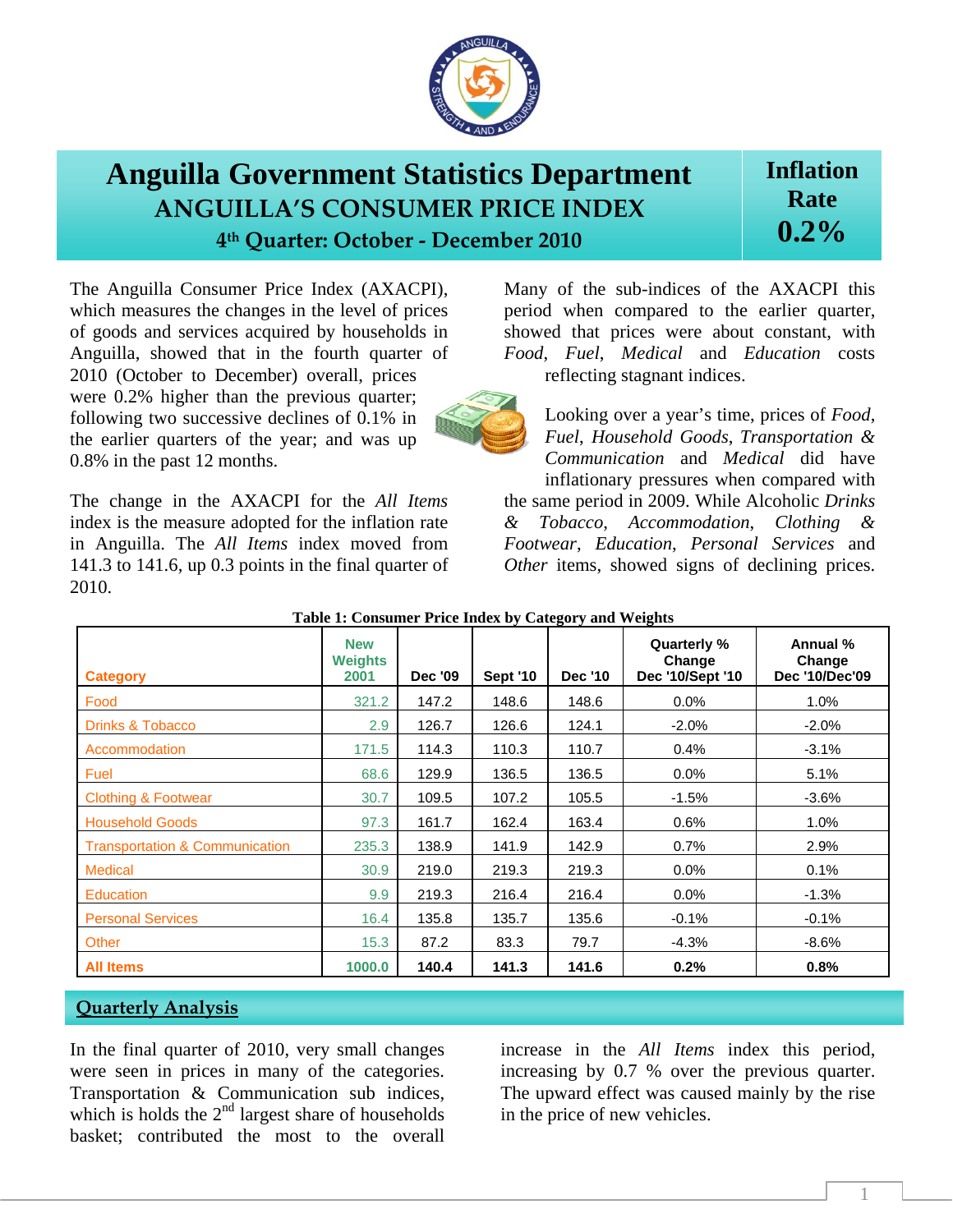The largest quarterly percentage change was seen in the *Other* category, which does not take up a large portion of household expenditure; and showed a drop in prices by 4.3%.

Categories such as *Drinks & Tobacco*, *Clothing & Footwear* and *Personal Services* also experienced a drop in the overall level of prices charged to households for the period in review, down 2.0%, 1.5% and 0.1% respectively.

While there were changes in prices posted for items in the *Food*, *Fuel*, *Medical* and *Education* categories, overall, the size and direction of these movements cancelled each other out when compared to the previous quarter, resulting in the indices staying the same for this period.

The final two categories to be examined both had a positive contribution to the inflation rate for the quarter in review. *Accommodation* increased 0.4% for the period, partially as a result of an increase in building and repair materials such as cement.

The index for *Household Goods* has increased by 0.6%, partially as a result of an increase in the price of electrical goods, kitchenware and various household items.

**Annual Analysis**

The Annual CPI *All Items* index showed a year-over-year increase in the level of prices faced by households, up 0.8% for 2010 when compared to 2009. There is a measure of volatility in the prices that Anguillian consumers face in the market for goods and services when looking at the annual percentage change from December 2001 to December 2010, and in the recent years 2009 and 2010 households have experienced a more moderate inflation rate.

| Table 2: Inflation in Anguilla, June 2002 – June 2010 |        |          |          |          |          |          |        |        |          |          |  |  |  |
|-------------------------------------------------------|--------|----------|----------|----------|----------|----------|--------|--------|----------|----------|--|--|--|
|                                                       | Dec-01 | $Dec-02$ | $Dec-03$ | $Dec-04$ | $Dec-05$ | $Dec-06$ | Dec-07 | Dec-08 | $Dec-09$ | $Dec-10$ |  |  |  |
| Annual<br>Inflation<br>Rate                           | 2.9%   | $-1.4%$  | 7.0%     | 5.0%     | 3.4%     | 10.4%    | 3.3%   | 5.3%   | $-0.8%$  | 0.8%     |  |  |  |

*Inflation Rate: annual rate of change in the All Items Consumer Price Index (CPI)*

The increase in the *All Items* index can be mainly placed on the *Transportation & Communication*  category, which had increased prices in areas such as new cars; petrol or gas; and vehicle insurance coverage.

Further upward pressure came from the *Food* index, which had an average increase of 1.0%. Some goods to show a notable price increase were items like sugar, garlic, whole wheat flour, biscuits, some meats, fruits and vegetables.

The index for *Fuel* had a 5.1% increase over December 2009, with a rise in the price of LPG and electricity costs.

The overall level of the price of *Household Goods* increased 1.0% for the period. The *Medical* category also had an increase, up 0.1% largely as a result in the price of medicines rather than an increase in the cost of medical services.

The *Accommodation* category offset quite a bit of the upward pressures with declines seen in the bank interest rate and prices of building and maintenance materials like paint, cement and wood.

All other categories had offsetting declines, resulting in a negative pressure on the *All Items* index in spite of their relatively small weight to the consumer basket.

Alcoholic *Drinks & Tobacco* fell 2.0%, *Clothing & Footwear* was down 3.6% ; *Education* costs dropped by 1.3% ; *Personal Services* were 0.1% lower and the Other category was down 8.6%

over the period 12 months before.